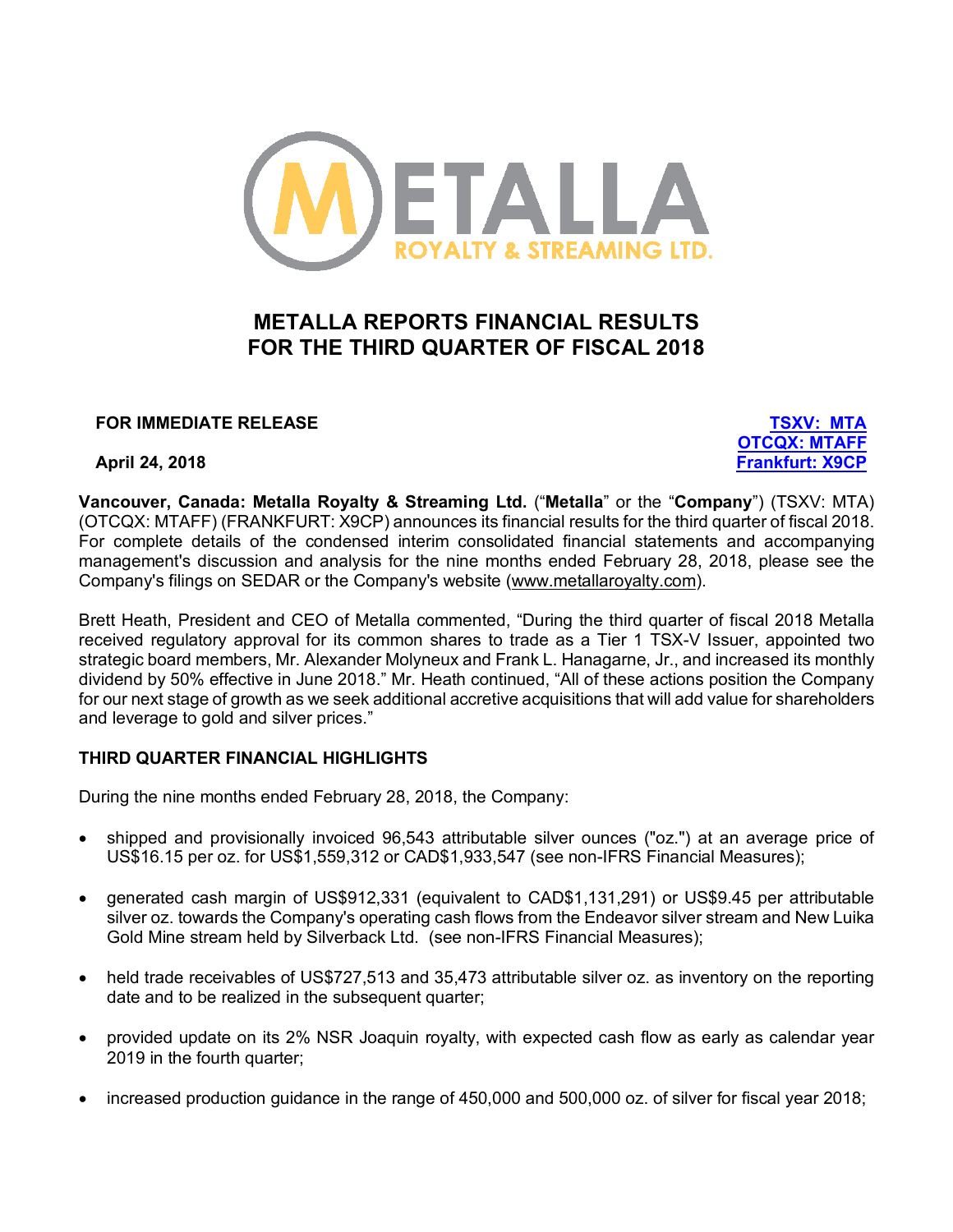- received regulatory approval on its listing application as a Tier 1 TSX-V Issuer and, effective February 2, 2018, its common shares began to trade;
- declared and paid a monthly dividend for January to April 2018 of \$0.001 per share to the shareholders of the Company (please see news release dated December 12, 2017 for further information);
- appointed Mr. Alexander Molyneux and Frank L. Hanagarne, Jr. as members of the Board of Directors; and
- increased the monthly dividend rate effective June 2018 to \$0.0015 per share to the shareholders of the Company (please see news release dated March 19, 2018 for further information).

### **QUARTERLY UPDATES ON ROYALTIES AND STREAMS**

### **Endeavor Silver Stream**

The Endeavor Mine located in New South Wales, Australia was once the region's largest zinc, lead, and silver producer. Commissioned in 1983 as the Elura Mine, the site has been operated by CBH Resources since 2003 and was then renamed as the Endeavor Mine. The orebody at the Endeavor Mine has the form of massive vertical pillars, which is similar to others found in the Cobar Basin. Extraction of approximately 30 million tonnes has occurred to date.

Metalla has the right to buy 100% of the silver production up to 20.0 million ounces (6.77 million ounces have been delivered as of April 2018) from the Endeavor Mine for an operating cost contribution of US\$1.00 per ounce of payable silver, indexed annually for inflation, and a further increment of 50% of the amount by which silver price exceeds US\$7.00 per ounce.

Metalla expects CBH Resources to update its mine plan to be made publicly available in Q2 calendar year 2018.

### **Joaquin Project NSR**

A 2.0% NSR royalty payable by Pan American Silver Corporation (TSX: PAAS) ("Pan American") on minerals mined from the concessions which form part of Joaquin Project located in central Santa Cruz Province, Argentina, 145 kilometres from Manantial Espejo silver-gold mine owned by Pan American.

Pan American has announced that it finalized a preliminary feasibility study on the La Morocha deposit, which is part of Joaquin Project. The study recommends the development of the La Morocha deposit as an underground mine, with processing to occur at Pan American's Manantial Espejo mill. Pan American's Board of Directors has approved a capital investment of approximately US\$37.8 million to construct the La Morocha underground mine and obtained authorizations to initiate construction on the mining project. Pan American filed a technical report<sup>(1)</sup> pursuant to National Instrument 43-101 - Standards of Disclosure for Mining Projects and filed on SEDAR (www.sedar.com). The technical report outlines initial 474,000 tonnes of probable reserves at 721 parts per million ("ppm") Ag and 0.41 ppm Au, representing contained metal of 11 million oz. Ag and 6,300 oz. Au to be targeted during the first three years of the mine plan (please see Pan American's news release dated January 31, 2018 for further information). Pan American has given guidance that production should start in Q4 of calendar year 2019.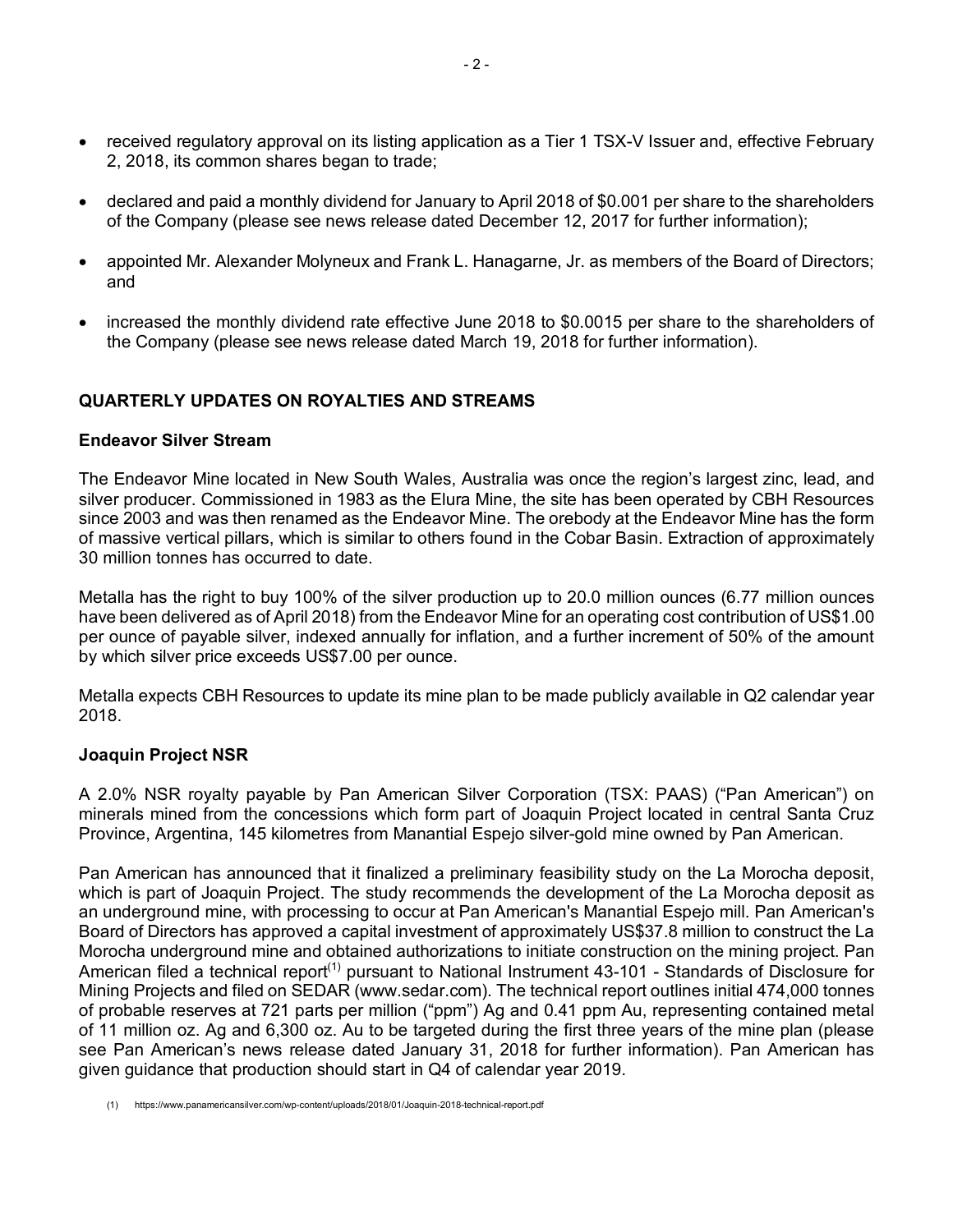## **Zaruma Gold Mine NSR**

A 1.5% NSR royalty payable by Core Gold Inc. (TSXV: CGLD) ("Core Gold", formerly Dynasty Metals & Mining) on minerals mined from the Zaruma gold mine located in the Zaruma-Portovelo Mining District of southern Ecuador, 3 kilometers north of the town of Zaruma. Between the years 2012 and 2014, the Zaruma mine produced 72,430 oz. of gold and 152,292 oz. of silver. The Zaruma gold mine is estimated to contain a measured and indicated resource of 2.62 million tonnes with an average gold grade of 12.97 grams per tonne ("g/t") and an inferred resource of 3.7 million tonnes with an average grade of 12.2 g/t (totaling approximately 1.094 million oz. of gold) in a technical report<sup>(2)</sup> pursuant to National Instrument 43-101 - Standards of Disclosure for Mining Projects and filed on September 17, 2014.

Core Gold announced it has signed a term sheet with Investa Bank S.A ("Investa") to arrange a debt facility for up to US\$15 million. Core Gold's current loan outstanding to Vertex Managed Value Portfolio and Vertex Enhanced Income Fund (together as "Vertex") may be restructured as part of the proposed facility with Investa. Core Gold is still in the process of closing the proposed loan facility with the last update on January 19, 2018. Metalla believes that if completed, this would allow Core Gold the ability to restart operations at Zaruma during calendar year 2018. Metalla has received royalty payments from Core Gold on production that occurred between 2012 and 2014 from the judgement it acquired as part of the Coeur transaction.

(2) https://www.coregoldinc.com/assets/docs/reports/2014-09-18-Zaruma-Independent-Preliminary-Assessment.pdf

# **Hoyle Pond Extension NSR**

A 2.0% NSR royalty payable by Goldcorp Inc. (TSX: G) ("Goldcorp") on the Hoyle Pond Extension Royalties which are located on claims that are beneath the Kidd metallurgical complex and immediately adjacent to the east and northeast of the Hoyle Pond mine complex. There is a 500,000 oz. Au exemption on the leased mining rights. Currently, there are no publicly disclosed reserves/resources on the extension property. In Goldcorp's 2017 Mineral Reserves and Mineral Resources estimates update<sup>(3)</sup> (please see Goldcorp's news release dated October 25, 2017), Goldcorp stated that reserve replacement for the Porcupine camp will be focused on the down plunge extension at Hoyle Pond. Metalla is expecting a significant amount of drilling to take place in calendar year 2018 on the extension property with the potential to be able to quantify reserves/resources in calendar year 2019.

(3) https://www.goldcorp.com/English/investors/news-releases/default.aspx#2017#Goldcorp-reports-2017-reserve-and-resource-estimates-and-provides-exploration-update

# **Mirado Mine Royalty**

A 1.0% NSR royalty payable by Orefinders Resources Inc. (TSXV: ORX) ("Orefinders") on its Mirado Mine located to the southeast of Kirkland Lake, Ontario within the prolific gold producing Abitibi Greenstone Belt. Orefinders has filed on SEDAR its Preliminary Economic Assessment<sup>(4)</sup> ("PEA") of the South Zone Open Pit, a part of the Mirado project.

This PEA considers only production from a specific area which encompasses approximately five percent of Orefinders' Mirado project. The mineral resource contemplated within this PEA for mining is within the South Zone's Open Pit and is near surface mineralization which can be economically mined within a relatively short time frame and without the use of an on-site processing or tailings facility. This PEA's economics indicate this project has an after-tax internal rate of return ("IRR") of 158% and a pre-tax undiscounted cash flow of \$30.8 million and a post-tax net present value of \$20.5 million at a 5% discount rate. Payback period on capital cost is reported at 7 months. These estimates are based on an average gold price of US\$1,300 per ounce and an exchange rate of US\$0.76/C\$1.00. (4) http://www.orefinders.ca/march-1-2018/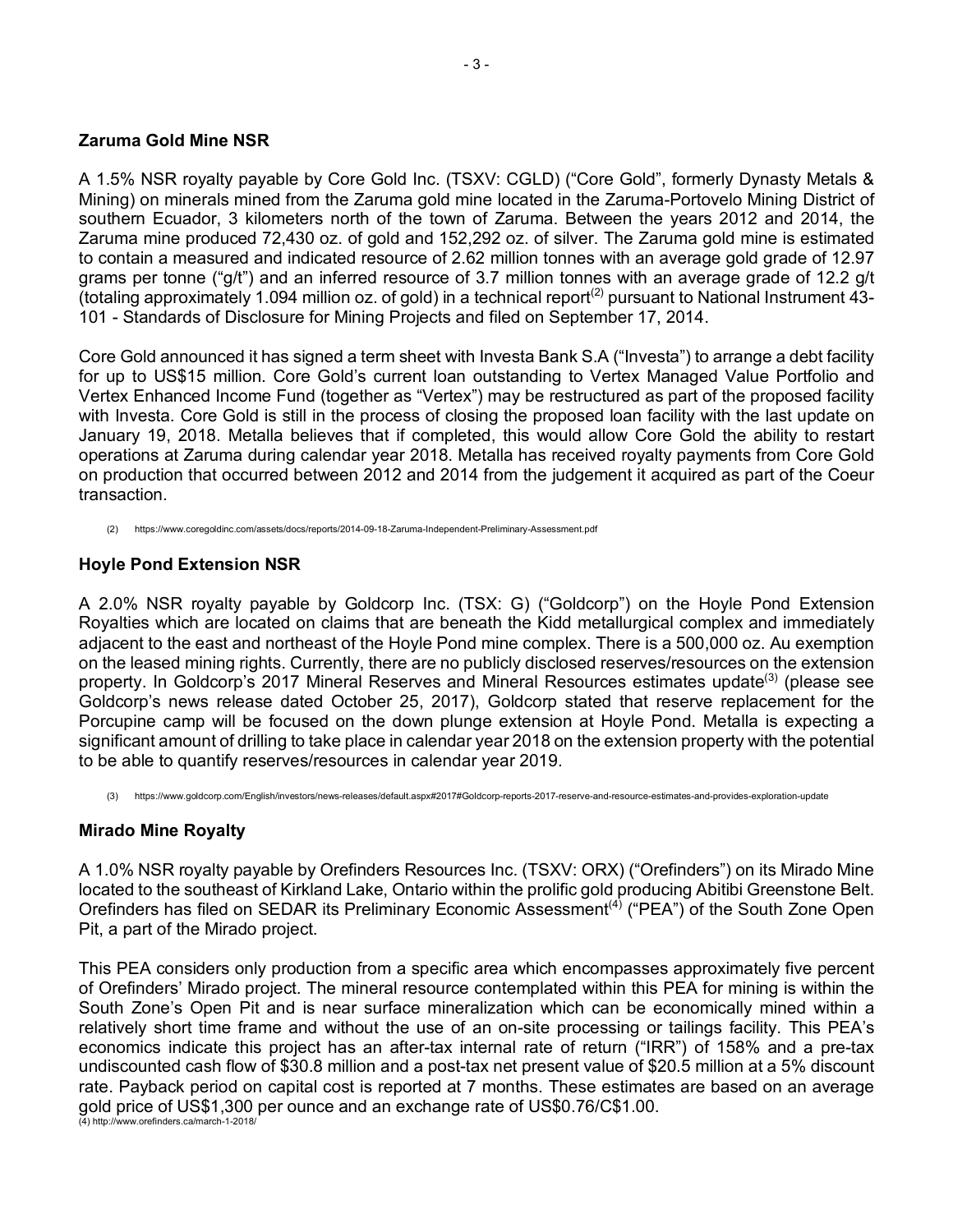### **Qualified Person**

The technical information contained in this news release has been reviewed and approved by Charles Beaudry, geologist M.Sc., member of the Association of Professional Geoscientists of Ontario and of the Ordre des Géologues du Québec and a consultant to Metalla. Mr. Beaudry is a Qualified Person as defined in "National Instrument 43-101 *Standards of disclosure for mineral projects*".

#### **About Metalla**

Metalla is a precious metals royalty and streaming company. Metalla provides shareholders with leveraged precious metal exposure through a diversified and growing portfolio of royalties and streams. Our strong foundation of current and future cash generating asset base, combined with an experienced team gives Metalla a path to become one of the leading gold and silver companies for the next commodities cycle.

For further information please visit our website at www.metallaroyalty.com

#### **Contact Information**

Metalla Royalty & Streaming Ltd. Brett Heath, President & CEO Phone: 604-696-0741 Email: info@metallaroyalty.com Website: www.metallaroyalty.com

*Neither the TSX Venture Exchange nor its Regulation Services Provider (as that term is defined in the policies of the TSXV) accepts responsibility for the adequacy or accuracy of this release.*

*No securities regulatory authority has either approved or disapproved of the contents of this news release. The securities being offered have not been, and will not be, registered under the United States Securities Act of 1933, as amended (the ''U.S. Securities Act''), or any state securities laws, and may not be offered or sold in the United States, or to, or for the account or benefit of, a "U.S. person" (as defined in Regulation S of the U.S. Securities Act) unless pursuant to an exemption therefrom. This press release*  is for information purposes only and does not constitute an offer to sell or a solicitation of an offer to buy any securities of the *Company in any jurisdiction.*

#### *Cautionary Note Regarding Forward-Looking Statements*

*This press release contains "forward-looking information" and "forward-looking statements" within the meaning of applicable Canadian and U.S. securities legislation. The forward-looking statements herein are made as of the date of this press release only and the Company does not assume any obligation to update or revise them to reflect new information, estimates or opinions, future events or results or otherwise, except as required by applicable law.* 

*Often, but not always, forward-looking statements can be identified by the use of words such as "plans", "expects", "is expected", "budgets", "scheduled", "estimates", "forecasts", "predicts", "projects", "intends", "targets", "aims", "anticipates" or "believes" or variations (including negative variations) of such words and phrases or may be identified by statements to the effect that certain actions "may", "could", "should", "would", "might" or "will" be taken, occur or be achieved. Forward-looking information in this press release includes, but is not limited to, statements with respect to future events or future performance of Metalla, disclosure regarding the precious metal purchase agreements and royalty payments to be paid to Metalla by property owners or operators of mining projects pursuant to net smelter returns and other royalty agreements of Metalla, continued ramp-up at the Endeavor Mine, management's expectations regarding Metalla's growth, results of operations, estimated future revenues, carrying value of assets, future dividends, and requirements for additional capital, production estimates, production costs and revenue, future demand for and prices of commodities, expected mining sequences, business prospects and opportunities. Such forward-looking*  statements reflect management's current beliefs and are based on information currently available to management.